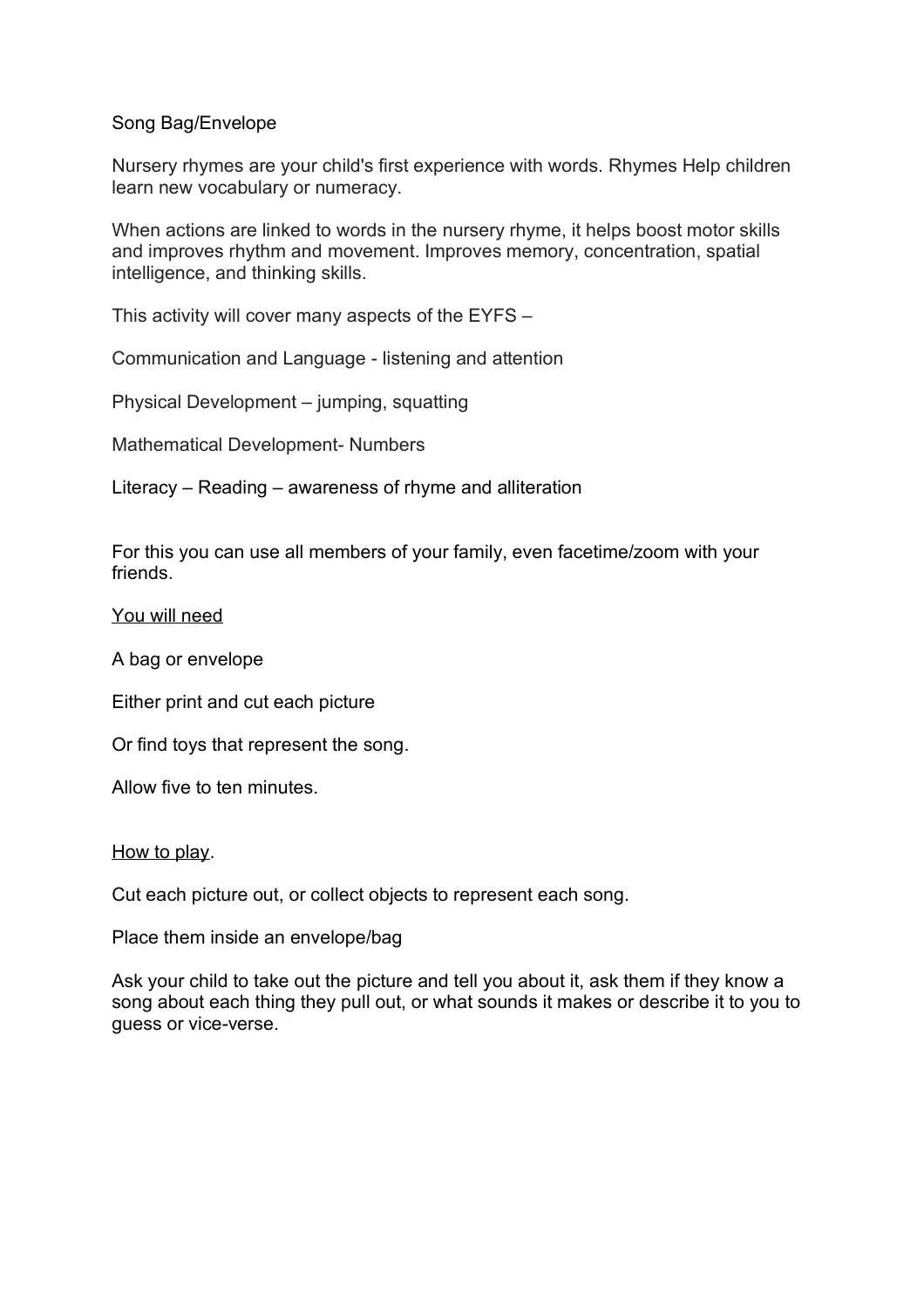## Songs to pick from

### Five little monkeys

Five little monkeys jumping on the bed, One fell down and bumped his head, Mama called the doctor and the doctor said, No more monkeys jumping on the bed! Four little monkeys jumping on the bed, One fell down and bumped his head, Mama called the doctor and the doctor said, No more monkeys jumping on the bed! Three little monkeys jumping on the bed, One fell down and bumped her head, Mama called the doctor and the doctor said, No more monkeys jumping on the bed! Two little monkeys jumping on the bed, One fell down and bumped his head, Mama called the doctor and the doctor said, No more monkeys jumping on the bed! One little monkey jumping on the bed, She fell down and bumped her head, Mama called the doctor and the doctor said, Put those monkeys right to bed!



#### You are my sunshine

You are my sunshine, my only sunshine You make me happy when skies are grey You'll never know dear, how much I love you Please don't take my sunshine away

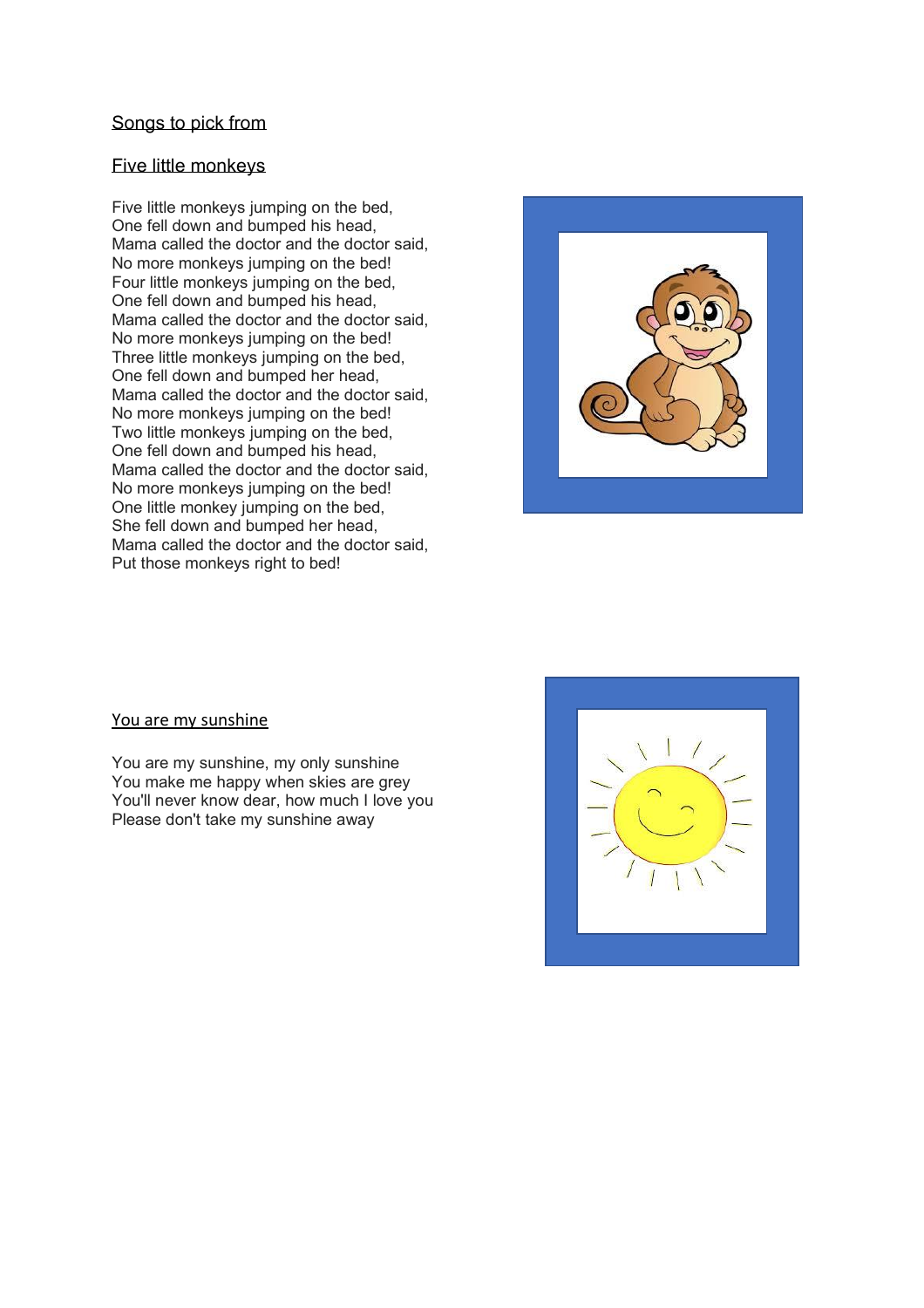#### Five Little speckled Frogs

Five little speckled frogs Sat on a speckled log Eating some most delicious bugs, yum, yum One jumped into the pool Where it was nice and cool Now there are four more speckled frogs, glub, glub Four little speckled frogs Sat on a speckled log Eating some most delicious bugs, yum, yum

One jumped into the pool Where it was nice and cool Now there are three more speckled frogs, glub, glub Three little speckled frogs Sat on a speckled log Eating some most delicious bugs, yum, yum One jumped into the pool Where it was nice and cool Now there are two more speckled frogs, glub, glub Two little speckled frogs Sat on a speckled log Eating some most delicious bugs, yum, yum One jumped into the pool Where it was nice and cool Now there is one more speckled frog, glub, glub One little speckled frog Sat on a speckled log Eating some most delicious bugs, yum, yum One jumped into the pool Where it was nice and cool Now there are no more speckled frogs, glub, glub

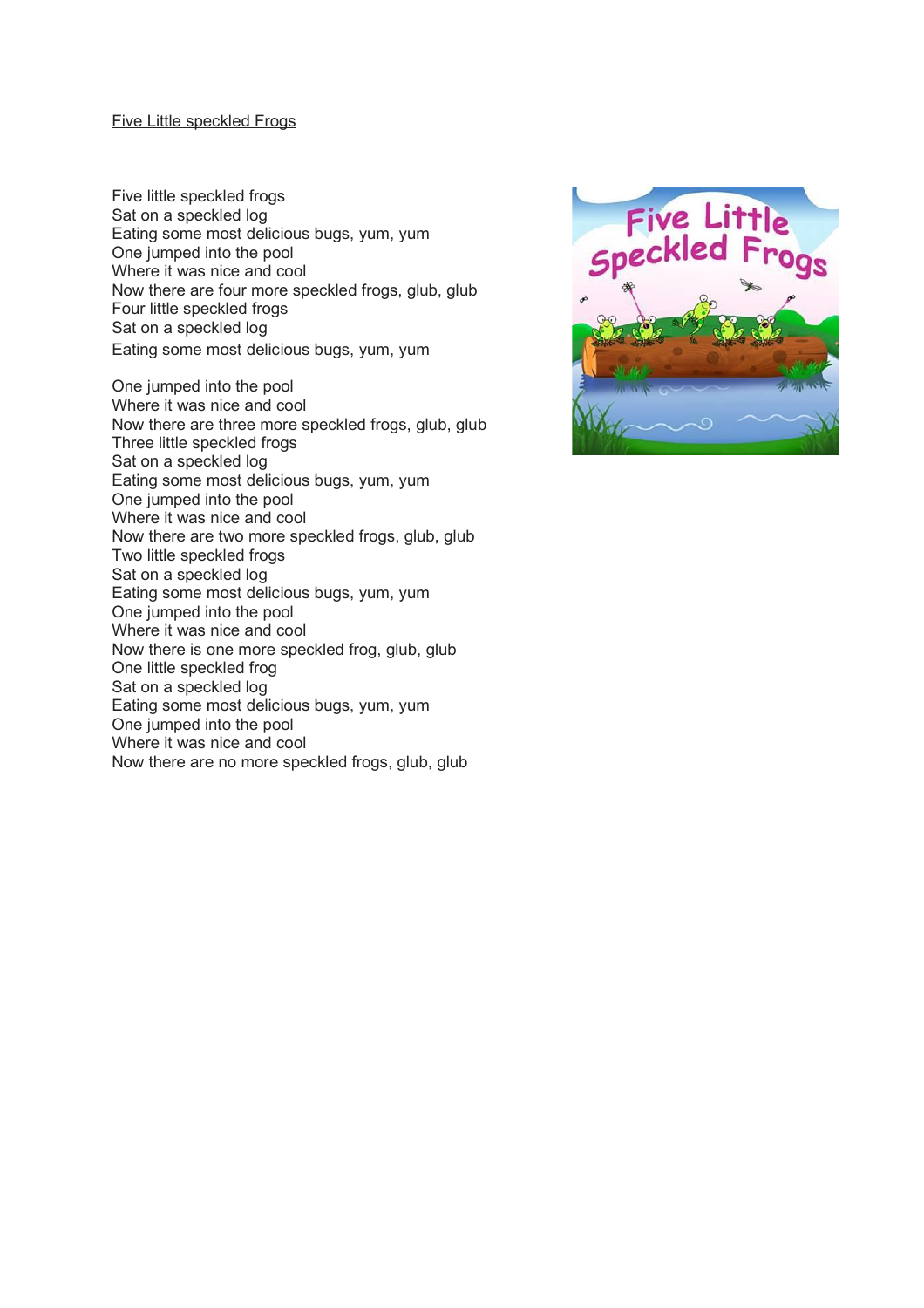### Five little ducks

Five little ducks went out one day Over the hill and far away Mother duck said, "Quack, quack, quack, quack" But only four little ducks came back One, two, three, four Four little ducks went out one day Over the hill and far away Mother duck said, "Quack, quack, quack, quack" But only three little ducks came back One, two, three Three little ducks went out one day Over the hill and far away Mother duck said, "Quack, quack, quack, quack" But only two little ducks came back One, two Two little ducks went out one day Over the hill and far away Mother duck said, "Quack, quack, quack, quack" But only one little duck came back One One little duck went out one day Over the hill and far away Mother duck said, "Quack, quack, quack, quack" But none of the five little ducks came back Sad mother duck went out one day Over the hill and far away Mother duck said, "Quack, quack, quack, quack" And all of five little ducks came back Five little ducks went out to play Over the hill and far away Mother duck said, "Quack, quack, quack, quack" And all of the five little ducks came back



#### Incy wincy spider

Incy wincy spider Climbed up the water spout Down came the rain And washed poor incy out Out came the sunshine And dried up all the rain So incy wincy spider Climbed up the spout again

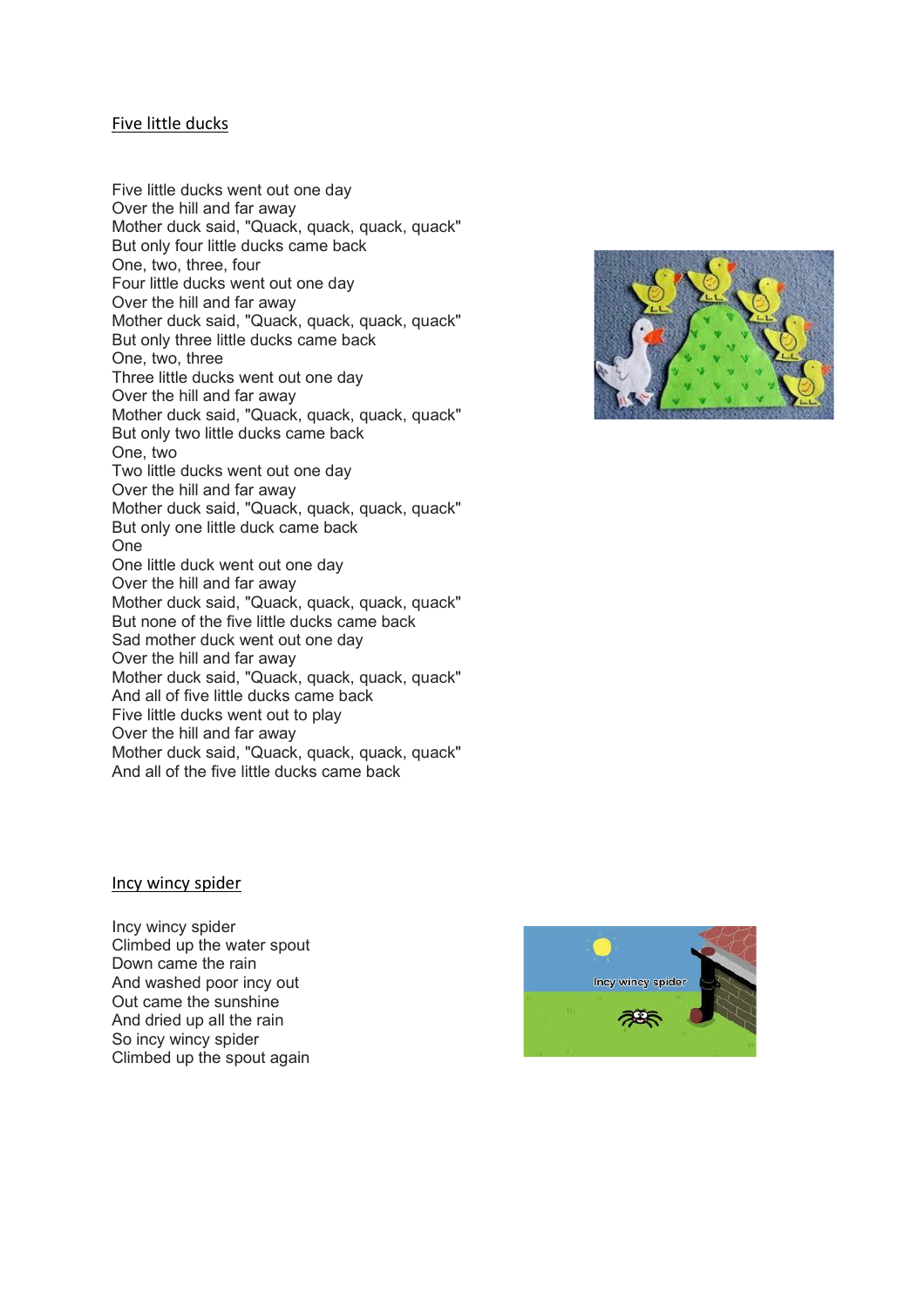### Baa Baa Black Sheep

Baa, baa, black sheep, have you any wool? Yes sir, yes sir, three bags full! One for the master, And one for the dame, One for the little boy Who lives down the lane Baa, baa, black sheep, Have you any wool? Yes sir, yes sir, Three bags full... Baa, baa, black sheep, have you any wool? Yes sir, yes sir, three bags full! One for the master, And one for the dame, One for the little boy



Who lives down the lane Baa, baa, black sheep, Have you any wool? Yes sir, yes sir, Three bags full.

### 1, 2, 3, 4, 5, Once I Caught a Fish Alive

One, Two, Three, Four, Five,

Once I caught a fish alive,

Six, Seven, Eight, Nine, Ten,

Then I threw him back again.

Why did you let him go?

Because he bit my finger so.

Which finger did he bite?

This little finger on my right

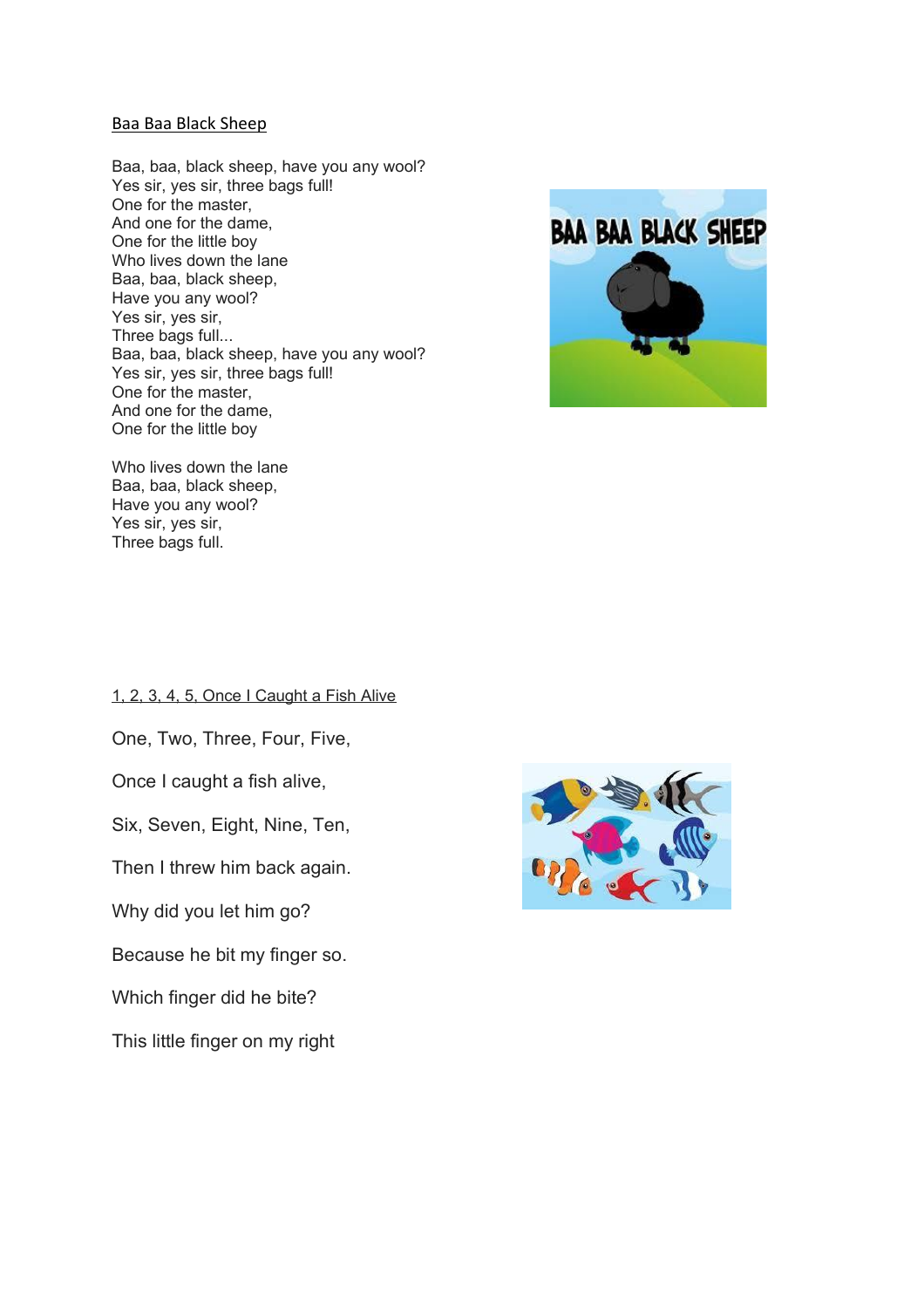#### Down in the jungle

Down in the jungle where nobody goes There's a little baby elephant washing his clothes

With a rub-a-dub here And a rub-a-dub there That's the way he washes his clothes.

Down in the jungle where nobody goes There's a little baby lion washing his clothes With a rub-a-dub here And a rub-a-dub there That's the way he washes his clothes.

Down in the jungle where nobody goes There's a little baby monkey washing his clothes With a rub-a-dub here And a rub-a-dub there That's the way he washes his clothes.



Twinkle twinkle little star

Twinkle twinkle little star. How I wonder what you are. Up above the world so high. Like a diamond in the sky. Twinkle twinkle little star. How I wonder what you are.

Twinkle twinkle little star. How I wonder what you are. Up above the world so high. Like a diamond in the sky. Twinkle twinkle little star. How I wonder what you are.